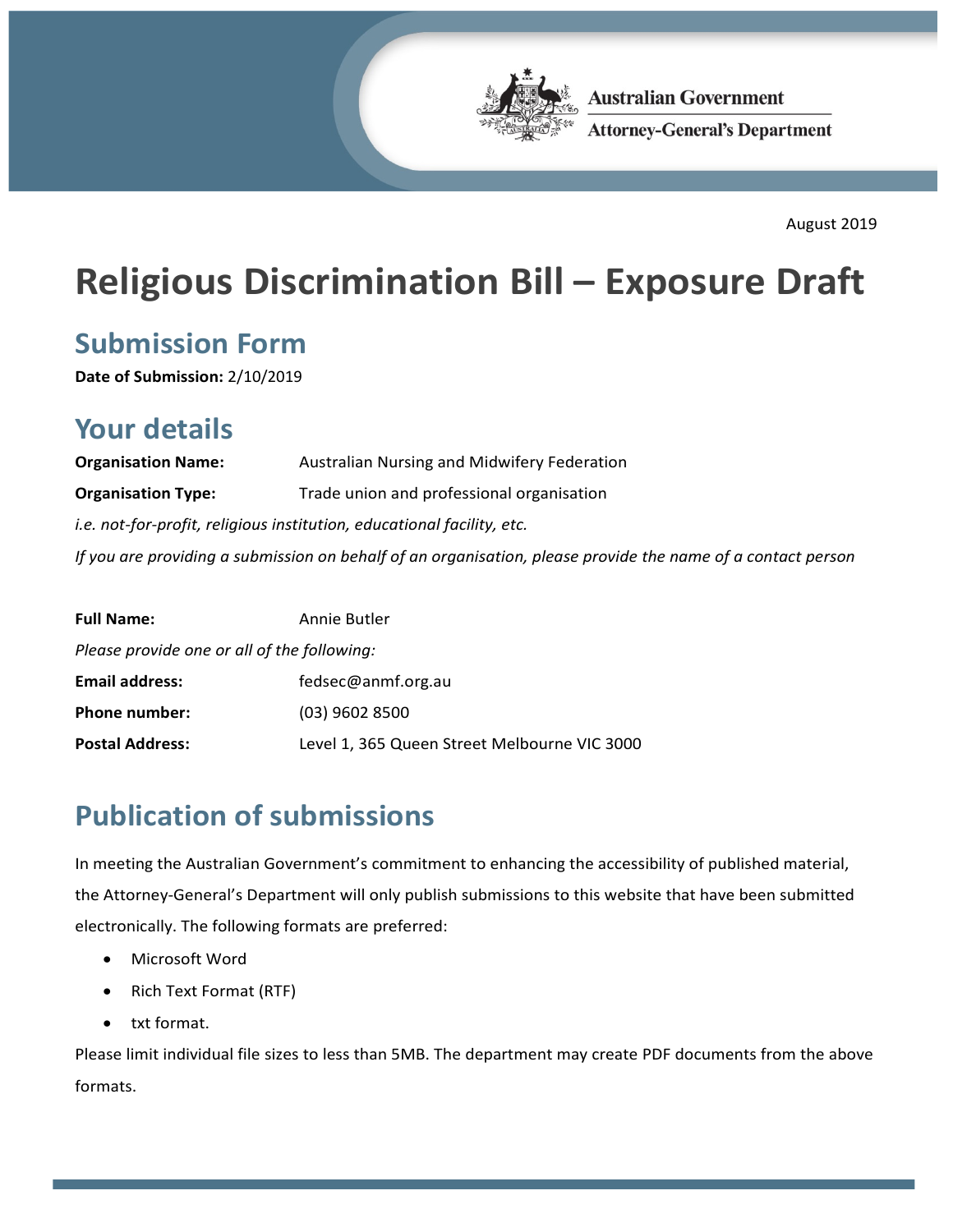Hard copy submissions received by mail or fax will still be considered, however they will not be published on the website.

## **Confidentiality**

Submissions received may be published on the Attorney-General's Department webpage, expect where requests have been made to keep them confidential or where they relate to particular cases or personal information.

**Would you prefer this submission to remain confidential?**  Yes □ No⊠

### **Your Submission**

*Please respond in the box provided below.*

- 1. The Australian Nursing and Midwifery Federation (ANMF) is Australia's largest national union and professional nursing and midwifery organisation. In collaboration with the ANMF's eight state and territory branches, we represent the professional, industrial and political interests of more than 275,000 nurses, midwives and carers across the country.
- 2. Our members work in the public and private health, aged care and disability sectors across a wide variety of urban, rural and remote locations. We work with them to improve their ability to deliver safe and best practice care in each and every one of these settings, fulfil their professional goals and achieve a healthy work/life balance.
- 3. Our strong and growing membership and integrated role as both a trade union and professional organisation provides us with a complete understanding of all aspects of the nursing and midwifery professions and see us uniquely placed to defend and advance our professions.
- 4. Through our work with members, we aim to strengthen the contribution of nursing and midwifery to improving Australia's health and aged care systems, and the health of our national and global communities.
- 5. The ANMF thanks the Attorney-General's Department for providing this opportunity to comment on the exposure drafts of the 'Religious Discrimination Bills' (the **Bills**) and in particular the *Religious Discrimination Bill 2019* (the **RD Bill**).
- 6. The ANMF ask the Committee to read our submission in conjunction with that of our peak body, the Australian Council of Trade Unions (ACTU). The ANMF supports the submissions of the ACTU with respect to the matters not addressed in this submission. The ANMF submission discusses:
	- A. Religious conscientious objections and health practitioner conduct (indirect discrimination);
	- B. Conduct in direct compliance with legislation and potential contradictions; and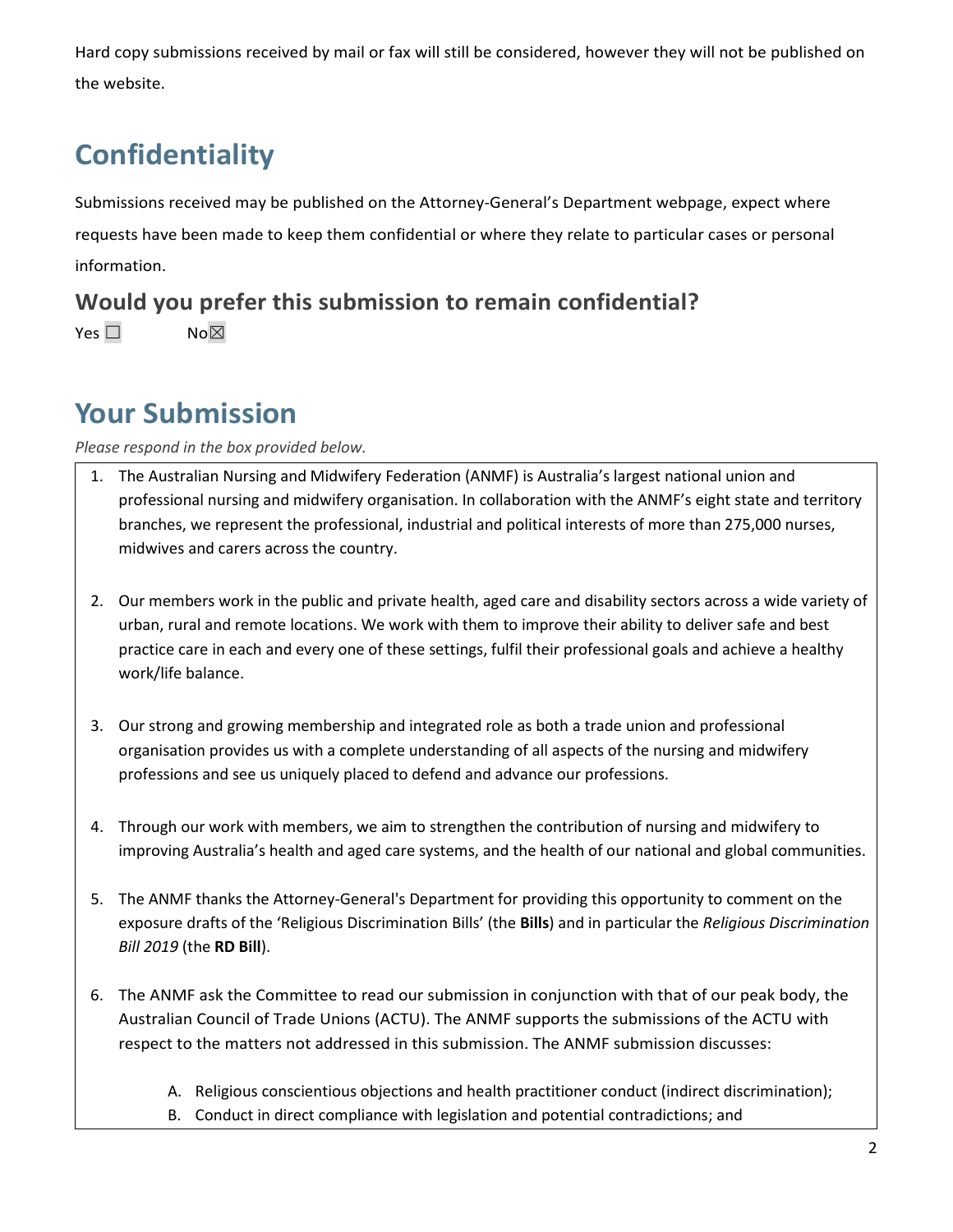#### C. ANMF position on the Bills

#### A. Religious conscientious objections and health practitioner conduct (indirect discrimination)

7. The Australian Human Rights Commission defines 'indirect discrimination' as occurring when "there is an unreasonable rule or policy that is the same for everyone but has an unfair effect on people who share a particular attribute<sup>"[1](#page-2-0)</sup>. The RD Bill encompasses indirect discrimination generally at clauses 8(1) and (2), providing:

#### **Discrimination on the ground of religious belief or activity—indirect discrimination**

#### *Indirect discrimination*

1

- (1) A person *discriminates* against another person on the ground of the other person's religious belief or activity if:
	- (a) the person imposes, or proposes to impose, a condition, requirement or practice; and
	- (b) the condition, requirement or practice has, or is likely to have, the effect of disadvantaging persons who have or engage in the same religious belief or activity as the other person; and
	- (c) the condition, requirement or practice is not reasonable.

#### *Considerations relating to reasonableness*

- (2) Subject to subsections (3), (5) and (6), whether a condition, requirement or practice is reasonable depends on all the relevant circumstances of the case, including the following:
	- (a) the nature and extent of the disadvantage resulting from the imposition, or proposed imposition, of the condition, requirement or practice;
	- (b) the feasibility of overcoming or mitigating the disadvantage;
	- (c) whether the disadvantage is proportionate to the result sought by the person who imposes, or proposes to impose, the condition, requirement or practice;
	- (d) if the condition, requirement or practice is an employer conduct rule—the extent to which the rule would limit the ability of an employee of the employer to have or engage in the employee's religious belief or activity.
- 8. The RD Bill then goes further than other Commonwealth indirect discrimination laws by providing for extra grounds that are to be considered 'indirect discrimination'. This includes 'statements of belief' covered in clauses 8(3) and (4) of the RD Bill. As the focus of this submission concerns the 'health practitioner conduct rules' indirect discrimination provisions, the ANMF will not address this clause in much detail. We refer to the detailed submissions of the ACTU and the Human Rights Law Centre in this respect.
- 9. The RD Bill also goes further than other Commonwealth indirect discrimination laws by providing for the additional ground of 'conscientious objections by health practitioners' as being a potential ground for indirect discrimination as provided in clauses 8(5) and (6):

#### **Conditions that are not reasonable relating to conscientious objections by health practitioners**

(5) For the purposes of paragraph  $(1)(c)$ , if a law of a State or Territory allows a health practitioner to conscientiously object to providing a health service because of a religious belief or activity held or engaged in by the health practitioner, a health practitioner conduct rule that is not consistent with that law is not reasonable.

<span id="page-2-0"></span><sup>1</sup> Australian Human Rights Commission, *Indirect Discrimination*, [\(https://www.humanrights.gov.au/quick-guide/12049](https://www.humanrights.gov.au/quick-guide/12049) accessed 2 October 2019)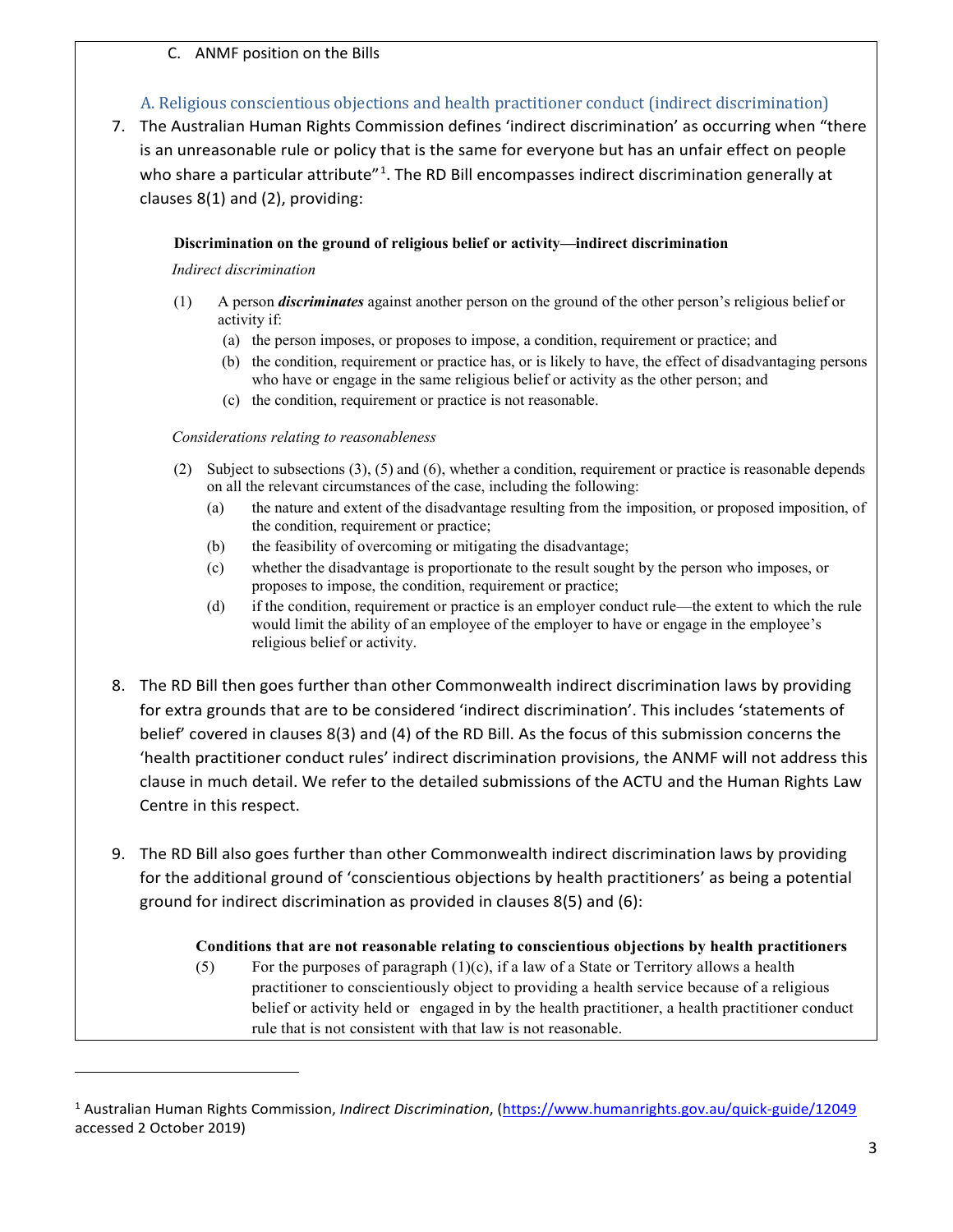- Note: A requirement to comply with a health practitioner conduct rule that is not reasonable under this subsection is also not an inherent requirement of work (see subsection  $31(7)$ ).
- (6) For the purposes of paragraph  $(1)(c)$ , if subsection (5) does not apply, a health practitioner conduct rule is not reasonable unless compliance with the rule is necessary to avoid an unjustifiable adverse impact on:
	- (a) the ability of the person imposing, or proposing to impose, the rule to provide the health service; or
	- (b) the health of any person who would otherwise be provided with the health service by the health practitioner.

Note: A requirement to comply with a health practitioner conduct rule that is not reasonable under this subsection is also not an inherent requirement of work (see subsection 31(7)).

10. 'Health practitioner conduct rules' are defined at clause 5 of the RD Bill. In the definition 'person' includes a body corporate, such as an employer:

*health practitioner conduct rule* means a condition, requirement or practice:

- (a) that is imposed, or proposed to be imposed, by a person on a health practitioner; and
- (b) that relates to the provision of a health service by the health practitioner; and
- (c) that would have the effect of restricting or preventing the health practitioner from conscientiously objecting to providing the health service because of a religious belief or activity held or engaged in by the health practitioner, being a religious belief or activity that may reasonably be regarded as being in accordance with the doctrines, tenets, beliefs or teachings of the health practitioner's religion.
- 11. In the Explanatory notes of the RD Bill, examples are provided of what would and would not constitute 'unjustifiable adverse impact' for the purpose of a 'health practitioner conduct rule':
	- 147. …if non compliance with a health practitioner conduct rule could result in the death or serious injury of the person seeking the health service, this would generally amount to an unjustifiable adverse impact.
	- 148. Similarly, non compliance with a policy that required the sole medical practitioner in a small rural community to prescribe contraception in appropriate cases may amount to an unjustifiable adverse impact on the ability of that practice to provide medical services to that community, and may also have an unjustifiable adverse impact on the health of women seeking contraception (such as women seeking the Pill for non-contraceptive use, such as in order to treat endometriosis or polycystic ovary syndrome), as they may be unable to access alternative healthcare promptly without significant travel and cost.
- 12. The RD Bill effectively provides that the default position of all 'health practitioner conduct rules' is that they are not reasonable unless the person implementing such a rule demonstrates an unjustifiable adverse impact on a health service. It is unclear what an 'unjustifiable adverse impact' is in the health service environment.
- 13. The examples in the RD Bill's explanatory notes are disturbing because they appear to show that the bar is set very high for health services to demonstrate that a 'health practitioner conduct rule' was reasonable, when the exemptions in clauses 8(5) and 8(6) are taken into consideration. The Bill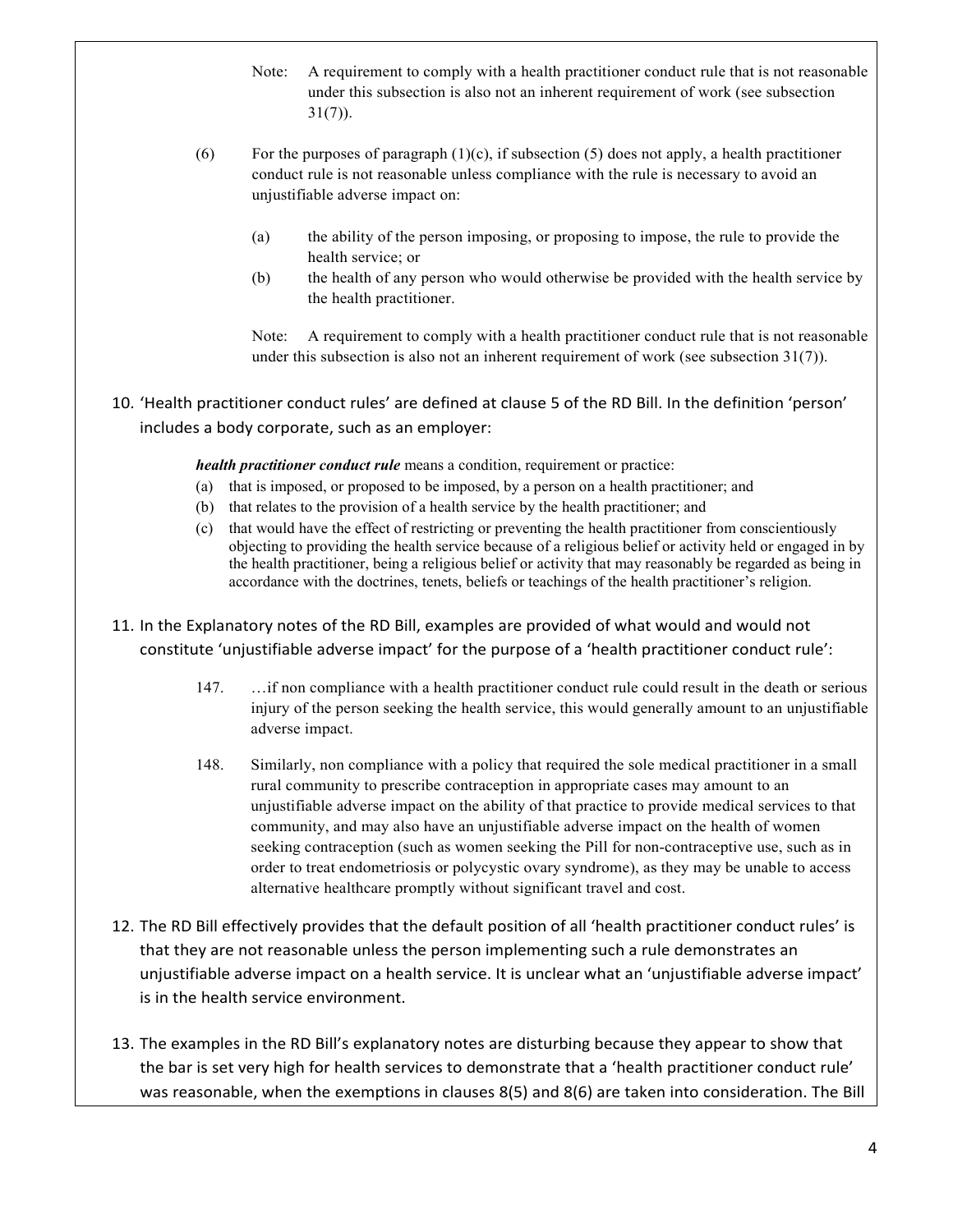appears to impose a higher legal bar than 'reasonableness' tests used in other indirect discrimination laws, of which the 'health practitioner conduct rule' is a part.

- 14. For example, the *Racial Discrimination Act 1975* (Cth) defines 'reasonableness' at s. 9(1A) in the context of "having regard to the circumstances of the case". Section 7B of the *Sex Discrimination Act 1984* (Cth) defines 'reasonableness' in the context of whether "the condition, requirement or practice is reasonable in the circumstances". The *Disability Discrimination Act 1992* (Cth) at s. 6(3) states that a "requirement or condition is reasonable, having regard to the circumstances of the case". The RD Bill has a similar definition of 'reasonableness' at clause 8(2) but as demonstrated goes much further in subsequent clauses.
- 15. The *Voluntary Assisted Dying Act 2017* (Vic) (**VAD Act**) is an example of a law that provides for conscientious objections for the purposes of clause 8(5) of the RD Bill. At s.7 of the VAD Act a conscientious objection definition is spelled out very clearly:

#### *Conscientious objection of registered health practitioners*

*A registered health practitioner who has a conscientious objection to voluntary assisted dying has the right to refuse to do any of the following—*

- *(a) to provide information about voluntary assisted dying;*
- *(b) to participate in the request and assessment process;*
- *(c) to apply for a voluntary assisted dying permit;*

 $\overline{a}$ 

- *(d) to supply, prescribe or administer a voluntary assisted dying substance;*
- *(e) to be present at the time of administration of a voluntary assisted dying substance;*
- *(f) to dispense a prescription for a voluntary assisted dying substance.*
- 16. This level of clarity in the VAD Act is not provided in the RD Bill. This could lead to confusion for both health practitioners and health services in the delivery of health care. Under State and Territory laws, the right to conscientiously object is largely limited to certain types of health services (such as abortion and voluntary assisted dying) and is often conditional, such as requiring assistance where necessary to preserve life or provided a referral is organised for the patient.  $2$
- 17. Australia is a party to the International Covenant on Civil and Political Rights (ICCPR). The ICCPR recognises the right to freedom of thought, conscience and religion in article  $18<sup>3</sup>$  $18<sup>3</sup>$  $18<sup>3</sup>$ . Article 18 is the primary international legal provision protecting freedom of religion or belief. It stipulates, in part:

*3. Freedom to manifest one's religion or beliefs may be subject only to such limitations as are prescribed by law and are necessary to protect public safety, order, health or morals or the fundamental rights and freedoms of others.*

<span id="page-4-1"></span><span id="page-4-0"></span> $2$  e.g. conscientious objection to assist in abortion is subject to a duty to refer and to assist when necessary to preserve life or in an emergency: *Abortion Law Reform Act 2008* (Vic), s 8; *Termination of Pregnancy Act 2018* (Qld), s 8 <sup>3</sup> International Covenant on Civil and Political Rights, opened for signature 16 December 1966, 999 UNTS 171 (entered into force 23 March 1976 generally, and for Australia, 13 November 1980)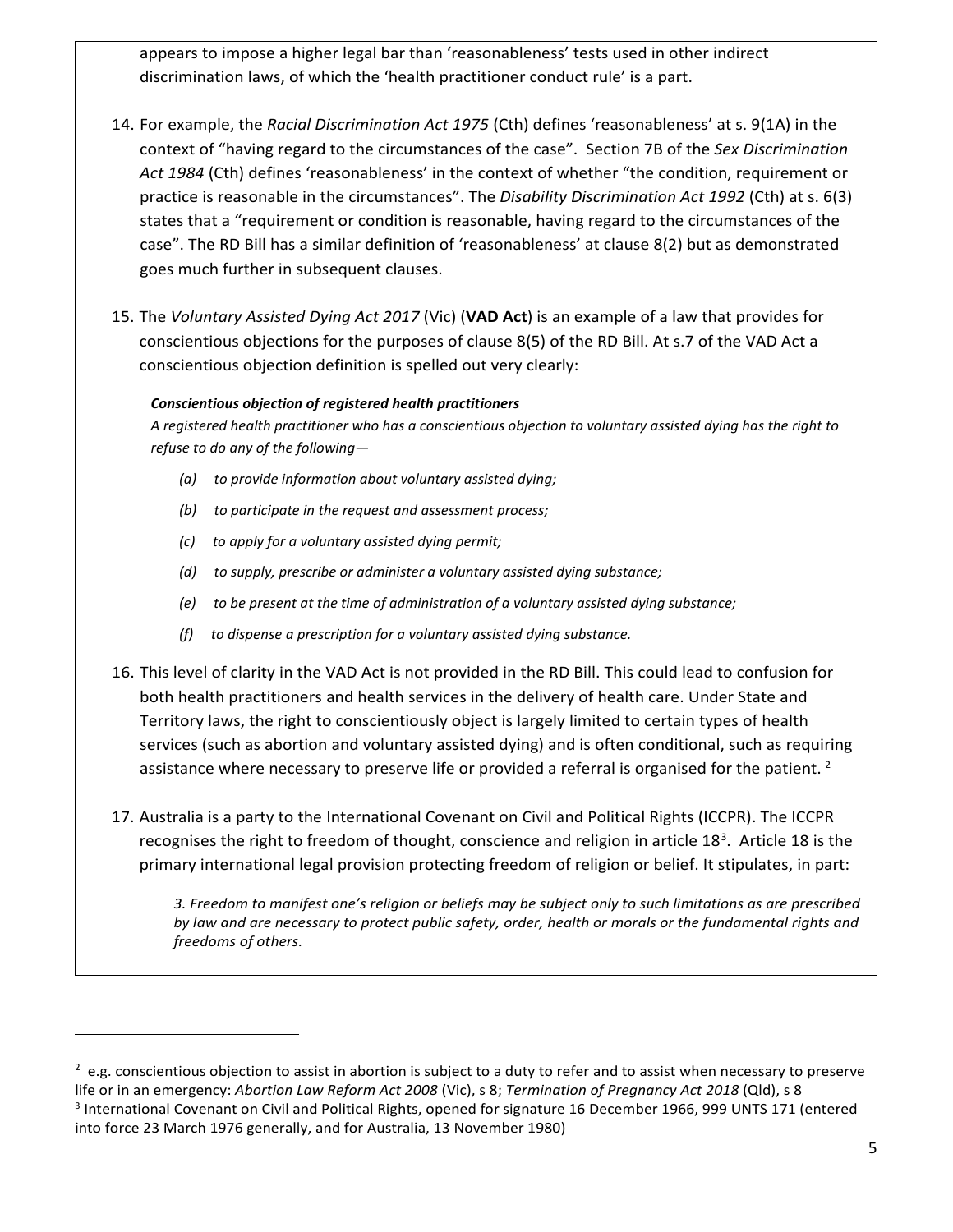- 18. The Bill does not appear to implement this balancing aspect of the ICCPR at Article 18. It does not ensure that the fundamental rights and freedoms of everyone are protected. By allowing a health practitioner who claims a conscientious objection a broad discretion in accordance with the doctrines, tenets, beliefs or teachings of their religion, the right to have healthcare delivered in a non-discriminatory manner can be undermined.
- 19. For example, the ANMF is very concerned that the wording in the Bill will allow for discrimination against the LGBTIQ+ community. It is not clear whether a pharmacist could refuse to provide hormones to a transgender patient, on the grounds of conscientious objection. Honorary Associate Professor Ruth Mcnair notes that even now with current laws in place that there is substantial discrimination where some health professionals have told LGBTIQ+ Australians: "I don't treat people like you". [4](#page-5-0) If these Bills become law then matters will undoubtedly get worse.

#### B. Conduct in direct compliance with legislation and potential contradictions

- 20. Clause 29 of the RD Bill states that it is not unlawful for a person to discriminate against another person, on the ground of the other person's religious belief or activity, if the conduct constituting the discrimination is in direct compliance with a provision of a law of a State or a Territory or in compliance with a law of the Commonwealth or an instrument made under law of the Commonwealth. In addition, the law or instrument must not be prescribed by the regulations.
- 21. The Health Practitioner Regulation National Law (the National Law) is a series of state Acts of Parliament<sup>[5](#page-5-1)</sup>. A mandatory or voluntary notification made under the National Law could be conduct in compliance with legislation of a state or territory. A notification is a complaint or concern about a registered practitioner that is lodged with the Australian Health Practitioner Regulation Agency (AHPRA) or a National Board (e.g. the Nursing and Midwifery Board of Australia).
- 22. The example given in the explanatory notes refers to state police exercising their powers but from a plain reading of the RD Bill, compliance is broader than this. It is not difficult to imagine that employers might want to report more matters to AHPRA instead of dealing with an issue "in house" in order to ensure they cannot run afoul of the discrimination provisions in the Bill.
- 23. There is plenty of potential for contradictory outcomes in the RD Bill and its operation. One potential conflict is between the individual being able to exercise a conscientious objection as opposed to an employer or another party being able to make reports under law to AHPRA for unprofessional conduct.
- 24. A registered nurse who had a genuine conscientious objection which was found to be not 'unjustifiable' in accordance with clause 8(6) of the RD Bill could still potentially have a notification with AHPRA brought against them for unprofessional conduct, which may not be discrimination since it could be conduct in direct compliance with state or territory legislation. This is because the nurse must conduct

 $\overline{a}$ 

<span id="page-5-1"></span><span id="page-5-0"></span><sup>4</sup> Ireland, J. 'This will drive people back into the closet': LGBTIQ warning on religious discrimination bill, *The Sydney Morning Herald*, 10 September 2019 [\(https://www.theage.com.au/politics/federal/this-will-drive-people-back-into-the](https://www.theage.com.au/politics/federal/this-will-drive-people-back-into-the-closet-lgbtiq-warning-on-religious-discrimination-bill-20190910-p52ppz.html)[closet-lgbtiq-warning-on-religious-discrimination-bill-20190910-p52ppz.html](https://www.theage.com.au/politics/federal/this-will-drive-people-back-into-the-closet-lgbtiq-warning-on-religious-discrimination-bill-20190910-p52ppz.html) accessed 2 October 2019) <sup>5</sup> Se[e https://www.ahpra.gov.au/About-AHPRA/What-We-Do/Legislation.aspx](https://www.ahpra.gov.au/About-AHPRA/What-We-Do/Legislation.aspx)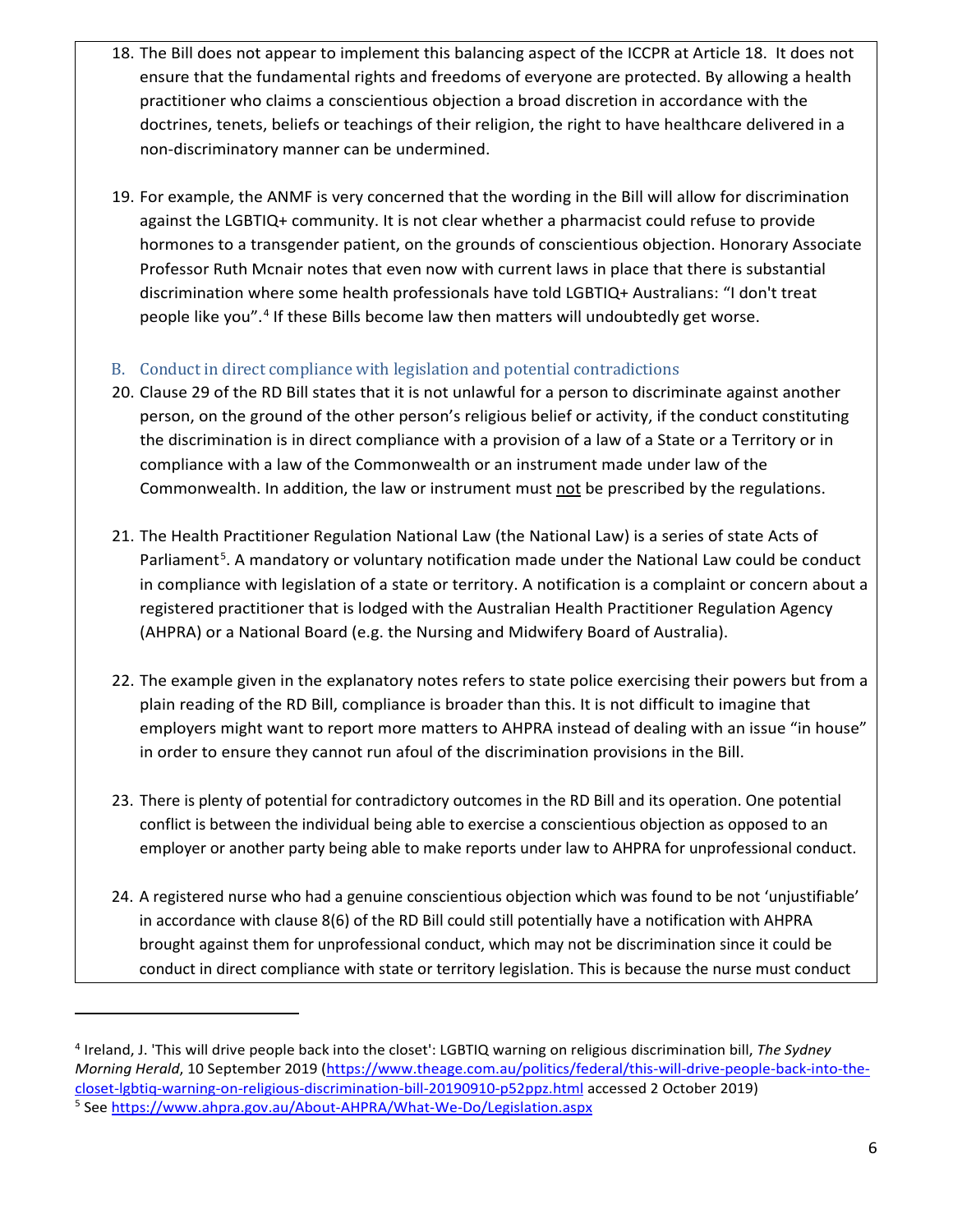themselves in accordance with the 'Code of conduct for nurses'<sup>[6](#page-6-0)</sup>, which is made under the National Law. The code provides at clause 4.4:

To prevent conflicts of interest from compromising care, nurses must:

- a. act with integrity and in the best interests of people when making referrals, and when providing or arranging treatment or care
- b. responsibly use their right to not provide, or participate directly in, treatments to which they have a conscientious objection. In such a situation, nurses must respectfully inform the person, their employer and other relevant colleagues, of their objection and ensure the person has alternative care options
- 25. This leads to a hypothetically contradictory outcome where:
	- i. a registered nurse invokes their conscientious objection to not perform a procedure for a patient; which does not have an "unjustifiable adverse impact" on a patient or the health service. The employer is restrained from taking action because of the "health practitioner conduct rule" in s.8(6) of the RD Bill;

#### *but at the same time*

- ii. the registered nurse could potentially be reported to AHPRA if their objection was not done in compliance with the Code of Conduct for Nurses or the employer thought their behaviour was not in the best interests of people. AHPRA has a range of powers under the National Law, including suspension and deregistration. This is because clause 29 of the RD Bill provides that there is no discrimination if someone is acting in direct compliance with a provision of a law of a State or a Territory, which reporting a person to AHPRA could be.
- 26. Patient safety and welfare is what health practitioners, including nurses and midwives, strive to put at the forefront of their vocation. The confusing and contradictory nature of the Bills will make patient safety and welfare more difficult for health practitioners, and the health services they work in, to deliver. This is because health services and the health practitioners who work within them are supposed to wade through competing legal interests that do not appear to have been considered by the Commonwealth Government.

#### C. ANMF position on the Bills

1

27. The Bills fail to prevent religious discrimination in the same way as existing Commonwealth and state/territory discrimination laws protect discrimination on the grounds of age, disability, sex and race. Instead, the Bills benefit religious belief and activity over other discrimination attributes. One of the many examples of this is that statements of belief cannot constitute discrimination for the purposes of s.17(1) of the *Anti-Discrimination Act 1998* of Tasmania. Section 17(1) protects against behaviour that "offends, humiliates, intimidates, insults or ridicules another person".

<span id="page-6-0"></span><sup>6</sup> Code of Conduct for Nurses, *Nursing and Midwifery Board of Australia*,

[<sup>\(</sup>https://www.nursingmidwiferyboard.gov.au/Codes-Guidelines-Statements/Professional-standards.aspx](https://www.nursingmidwiferyboard.gov.au/Codes-Guidelines-Statements/Professional-standards.aspx) accessed 2 October 2019). Registration as a nurse requires a person to practise within the relevant Nursing and Midwifery Board of Australia (NMBA) approved standards, codes, guidelines and frameworks.